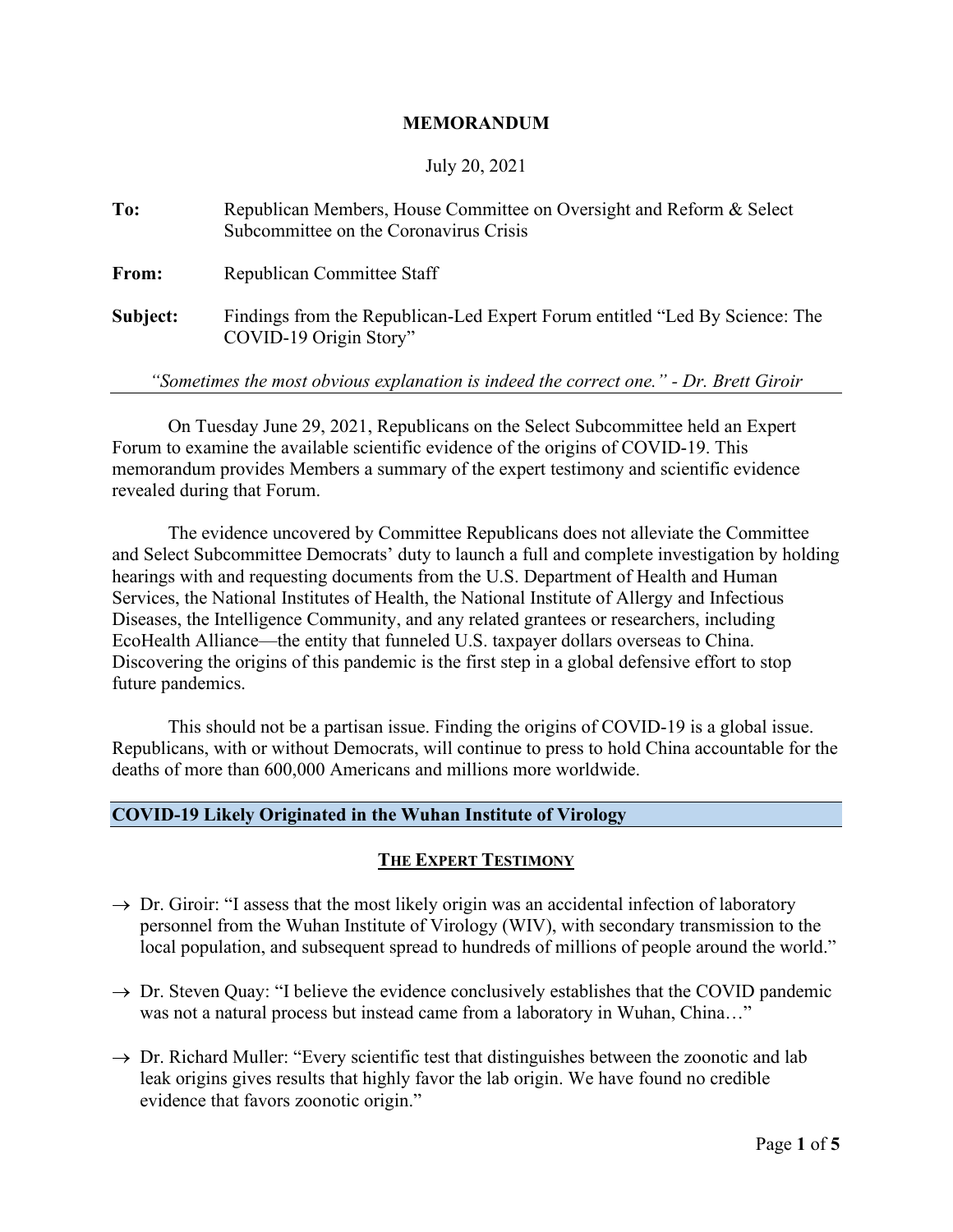### **THE EVIDENCE**

- $\rightarrow$  Over 80,000 samples from 209 species of animals associated with the Wuhan Market, and around China, were examined for medical evidence of COVID-19 but zero samples were positive.
- $\rightarrow$  The only animals not tested were the humanized mice located in the WIV—where researchers were conducting coronavirus gain of function experiments.
- $\rightarrow$  Previous coronavirus epidemics, like SARS1 and MERS, showed extensive human infection prior to developing human-to-human transmission. There were 9,522 stored hospital records tested from early in the pandemic. Based on SARS1 and MERS, one would expect around 100-400 positive cases but zero were found.
- $\rightarrow$  The absence of genetic diversity in COVID-19 points to a single-entry point—the WIV—into the human population, not multiple jumps, as predicted. This is based on the viral trajectory of SARS1 and MERS.
- $\rightarrow$  A study of the earliest infected patients shows that these novel cases occurred in people who had *not* visited the Wuhan Market.
- → In May 2020, the Chinese CDC admitted that the Wuhan Market was *not* the source of the virus.

# **COVID-19 Was Likely Modified Through Dangerous Gain of Function Research**

# **THE EXPERT TESTIMONY**

- $\rightarrow$  Dr. Giroir: "We know that the [WIV] was conducting potentially dangerous research on bat coronaviruses…including gain of function research. This was proven by a 2015 Nature Medicine publication in which investigators from [the WIV]... reported the creation of a new, hybrid bat coronavirus that could bind to and infect human airway cells."
- $\rightarrow$  Dr. Quay: "[COVID-19] has a unique trigger on its surface called a furin cleavage site and a unique code for that site, called a CGG-CGG dimer…[I]n gain of function experiments, the WIV…[has] inserted furin sites into viruses. It is the only sure method that always works and makes viruses more infectious. And the CGG-CGG code found in [COVID-19] is commonly used in the laboratory; you can literally order it on the internet."
- $\rightarrow$  Dr. Quay: "[COVID-19] was pre-adapted for human-to-human transmission from the first patient. Specifically, the part of the virus that interacts with human cells was 99.5% optimized. A commonly used gain of function method to optimize the COVID[-19] virus would have been…infect[ing]…mice, wait a week or so, and then recover the virus from the sickest mouse…then you repeat…this will produce a virus that can kill every humanized mouse."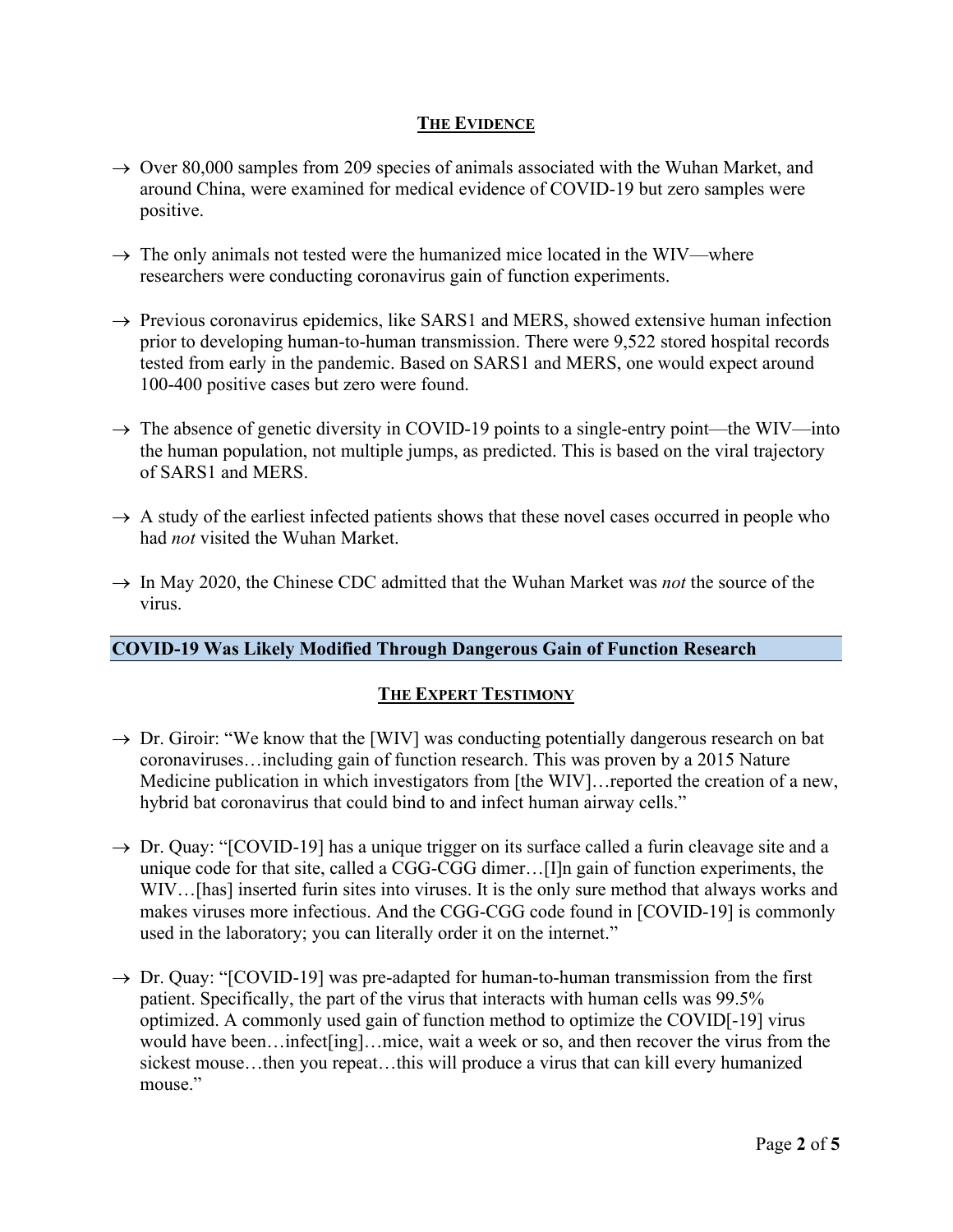$\rightarrow$  Dr. Muller: "No coronavirus...had a furin cleavage site. Moreover, no CGG-CGG doublet anywhere in the subgenus. There is no plausible natural origin for this critical component."

# **THE EVIDENCE**

- $\rightarrow$  COVID-19 has two unique indicators of gain of function research: (1) a furin cleavage site to make it more infectious and (2) a CGG-CGG dimer, which is commonly used in a laboratory.
- $\rightarrow$  Laboratory gain of function leaves a virus pre-optimized for human-to-human transmission. COVID-19 was 99.5 percent optimized for human infection from the first patient. SARS1 was only 17 percent. This implies it was part of the WIV's gain of function program.
- $\rightarrow$  SARS1 was zoonotic and about 5,000 people were infected. MERS was zoonotic and about 7,000 people were infected. COVID-19 has infected nearly 200 million people.
- $\rightarrow$  In September 2019, the WIV deleted their public viral sequence library which housed the genomes of all viruses being researched within the WIV, including gain of function research.
- $\rightarrow$  The WIV was editing coronaviruses to make them more transmissible by taking SARS1 and inserting pieces of a novel-coronavirus to increase human-to-human transmissibility.

# **The National Institutes of Health (NIH) and National Institute of Allergy and Infectious Diseases (NIAID) Are Likely Involved in Dangerous Research in China**

# **THE EXPERT TESTIMONY**

- $\rightarrow$  Dr. Giroir: "[T]here have been multiple NIH grants to the EcoHealth Alliance all entitled 'Understanding the Risk of Bat Coronavirus Emergence'…[that] appear to be using the same laboratory methods that could create novel, hybrid, pandemic causing pathogens."
- $\rightarrow$  Dr. Quay: "[T]he WIV has acknowledged that for several years they've worked with humanized mice developed by Dr. Ralph Baric's laboratory in North Carolina and funded at U.S. taxpayers' expense."
- $\rightarrow$  Dr. Quay: "I think one of the things we saw here was that the gain of function research at the [WIV] was set up to be reviewed inside the NIH, and it was never sent to them to look at."
- $\rightarrow$  Dr. Giroir: "It's unbelievable to me that coronavirus work would not get even into to the [P3] oversight] process. If you look at the abstract from the latest grant that was done to EcoHealth, it talks about using protein sequence data, infectious clone technology…this is all gain of function."

# **THE EVIDENCE**

 $\rightarrow$  Grant applications from EcoHealth Alliance to the NIH and NIAID describe work to be completed at the WIV that includes gain of function research.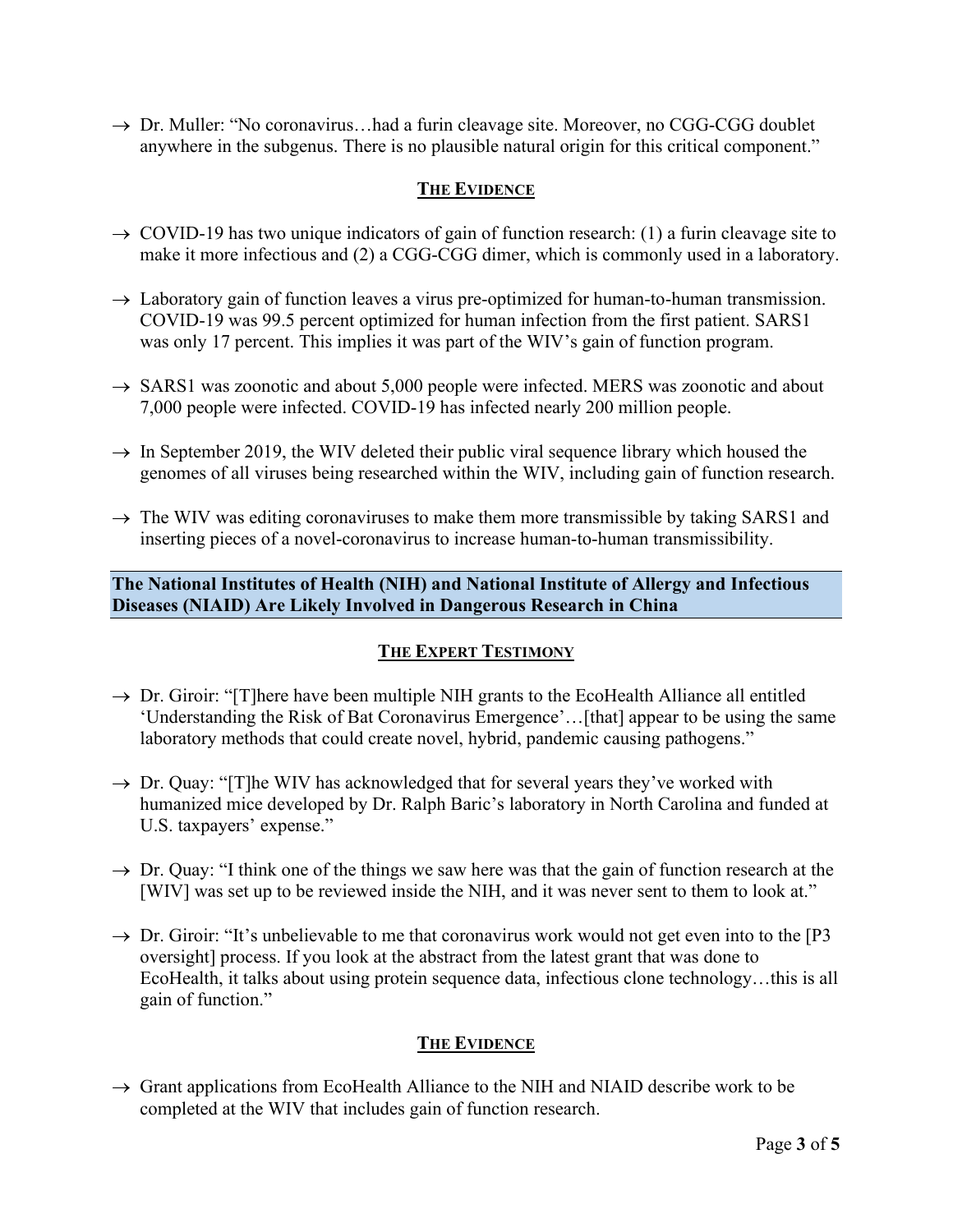- $\rightarrow$  The NIH, through EcoHealth and other grantee organizations, funded gain of function research even during a mandated pause between 2014-2017.
- $\rightarrow$  After 2017, the pause was lifted and replaced with an impartial oversight body, the P3. According to recently released emails, the NIH bypassed the P3 to continue funding gain of function research at the WIV.
- $\rightarrow$  No coronavirus work has gone through P3 oversight process. In fact, since 2017, not a single grant, for any research, has gone through P3 oversight process.

### **The World Health Organization (WHO) Did Not Conduct an Impartial Investigation**

#### **THE EXPERT TESTIMONY**

- $\rightarrow$  Dr. Giroir: "The WHO cannot be relied upon to do an authoritative investigation, because it is a multi-lateral organization with no authority to do anything in China that is not directly approved by the Chinese Communist Party (CCP)."
- $\rightarrow$  Dr. Giroir: "[T]he WHO can never be relied on to guarantee transparency from repressive regimes, nor assure the health and safety of the American Public."
- $\rightarrow$  Dr. Giroir: "Saying the UN or the WHO is non-political is just...it's fantasy."

#### **THE EVIDENCE**

- $\rightarrow$  The WHO did not conduct an impartial investigation of the origins of COVID-19 and therefore did not release a reputable or conclusive report on the subject for the following reasons:
	- o The CCP was given full veto power over inclusion of American scientists.
	- o The CCP vetoed the three Americans put forward by the U.S. government.
	- o The only American accepted was the CEO of EcoHealth, Dr. Peter Daszak, who applied to be a member of the investigative team without U.S. government approval and has historically funded the WIV and advocates for gain of function research.
	- o The CCP designed the mission's itinerary and refused access to Chinese scientists and raw data.
	- o The CCP was permitted to edit and alter the final report.